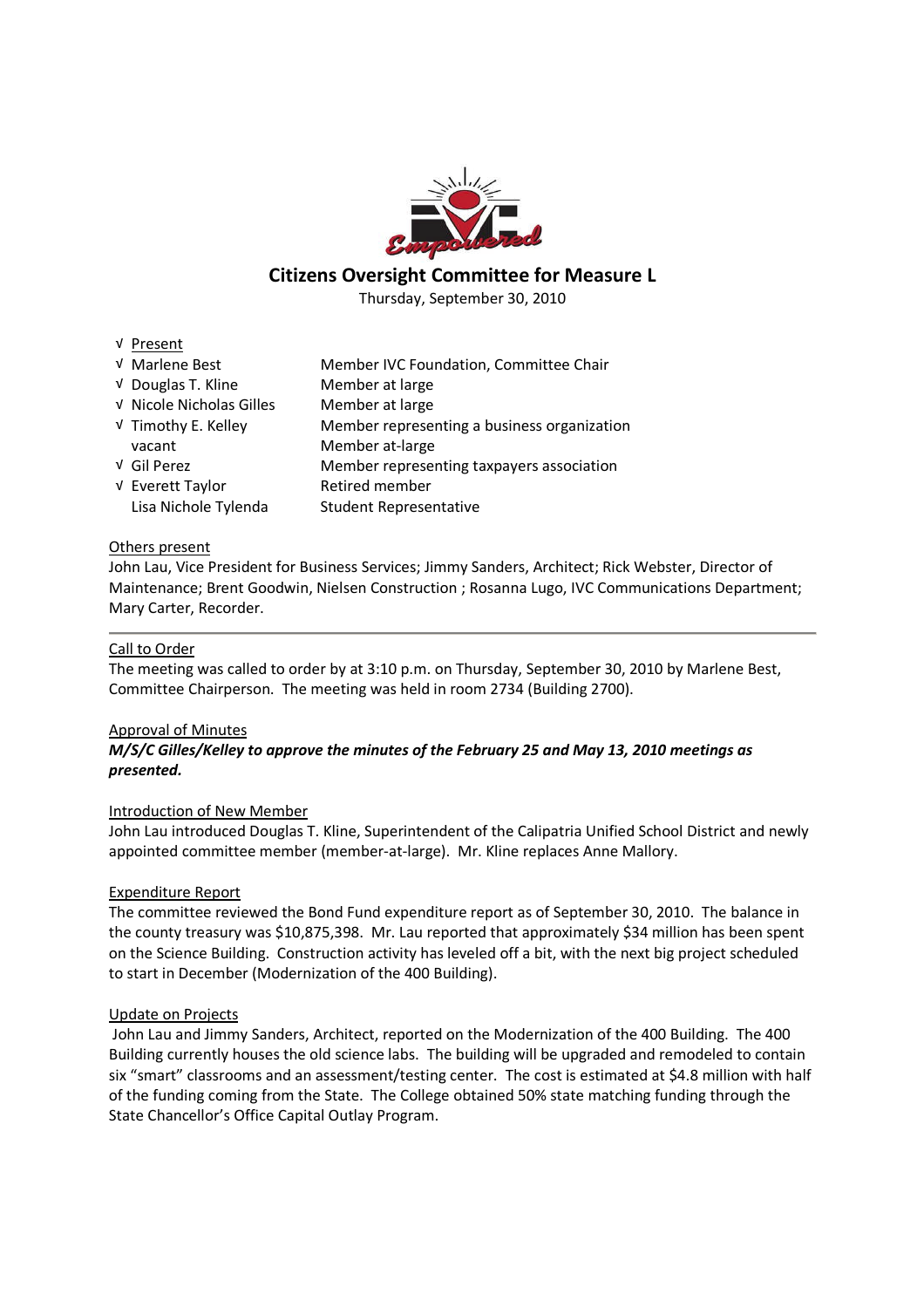The College also submitted a funding proposal for the modernization of the 200, 300 and 800 buildings. The project qualified for funding, but currently there are no state funds available.

Brent Goodwin, Nielsen Construction, reported to the committee on Nielsen's role as construction manager for the District. He stated that bids were awarded as multi-prime, with each successful bidder considered the prime contractor for that bid package. Over 50% of trades and materials were from local vendors. In the future, the District may consider the lease/leaseback option whereby Nielsen Construction would hold all the trade contracts and have more flexibility to negotiate with the trades. John Lau stated that the District's Board of Trustees has recently adopted a local trade preference resolution which will allow for more flexibility in awarding contracts to qualified local contractors. The lease/leaseback option and local trade preference would allow the District to keep costs lower while meeting its obligation to the community. The 400 Building Modernization may be a pilot project for the lease/leaseback option if approved by the Board.

John Lau reported that there has been a good response in the community to the Measure J bond campaign. The new bond would not increase the current \$25 per \$100,000 of assessed valuation tax rate. The bond will have an economic benefit to the community and will be a win/win for the community and the college.

Meeting adjourned at 3:45 p.m.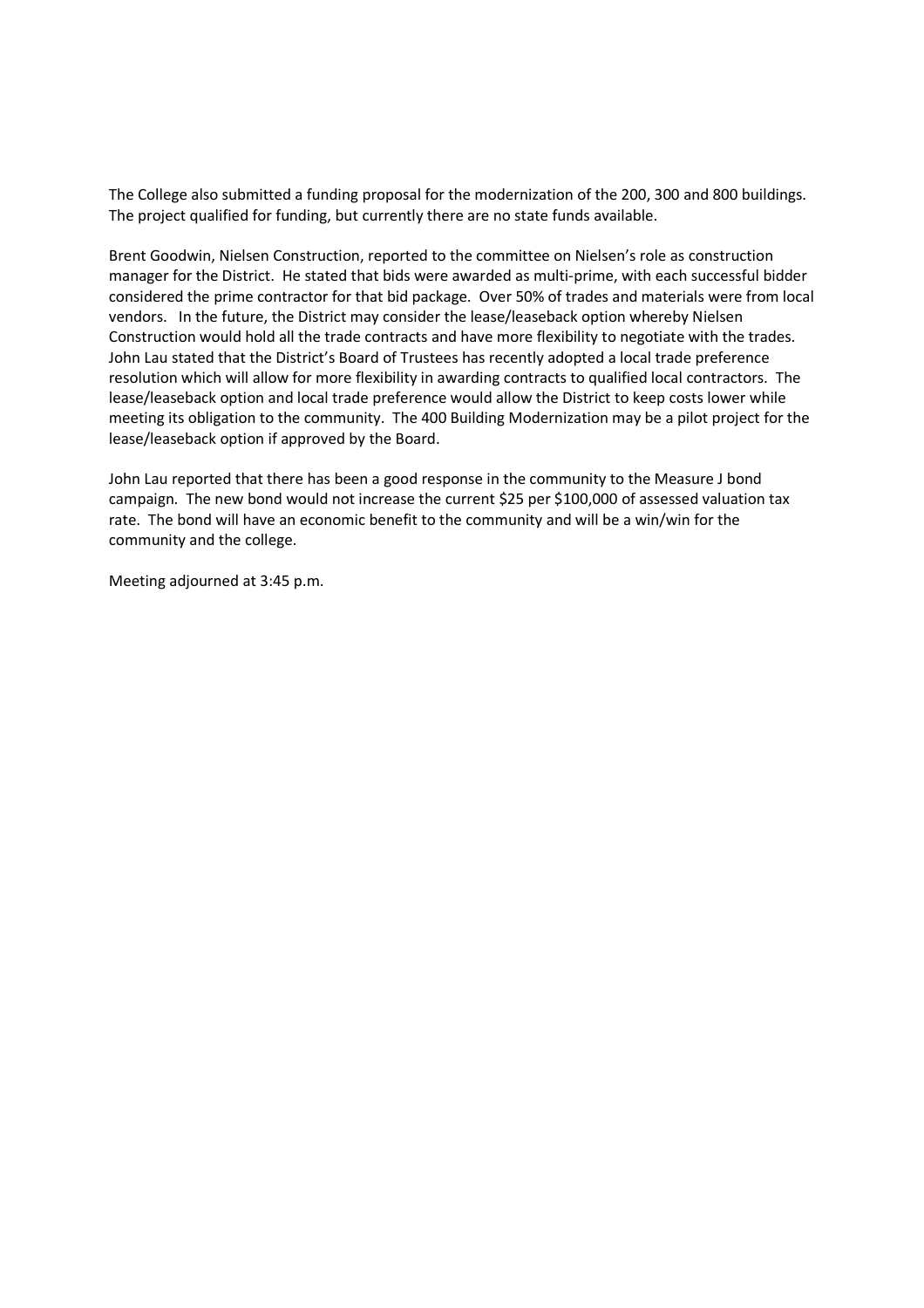## IMPERIAL VALLEY COLLEGE BOND FUND CASH IN COUNTY TREASURY

|                                                          | 2004-05               | 2005-06    | 2006-07    | 2007-08                  | 2008-09                  | 2009-10                  | 2010-11                  | Total      |
|----------------------------------------------------------|-----------------------|------------|------------|--------------------------|--------------------------|--------------------------|--------------------------|------------|
| <b>Income</b>                                            |                       |            |            |                          |                          |                          |                          |            |
| <b>Bond Proceeds</b>                                     | 25,235,000            |            | 13,301,443 | 11,934,374               | 8,898,698                |                          |                          | 59,369,515 |
| Transfers (to Bond interest and redemption fund)         |                       | (610, 368) |            | (15, 970)                |                          |                          |                          | (626, 338) |
| Other Income (09-10 state funds - Bus Terminal)          |                       | 43,950     |            | 15,300                   |                          | 1,344,024                | 85                       | 1,403,360  |
| Interest                                                 | 98,531                | 580,859    | 682,888    | 942,601                  | 1,757,514                | 408,578                  | 41,693                   | 4,512,664  |
| <b>Total Income</b> 25,333,531                           |                       | 14,441     | 13,984,331 | 12,876,305               | 10,656,212               | 1,752,602                | 41,778                   | 64,659,200 |
| <b>Expense</b>                                           |                       |            |            |                          |                          |                          |                          |            |
| <b>Purchase Orders</b>                                   | 172,158               | 2,389,351  | 4,153,077  | 8,375,178                | 14,956,530               | 20,613,411               | 1,244,915                | 51,904,619 |
| Payroll (2 maintenance workers - ended 8/31/10)          |                       | 91.838     | 102,018    | 108.014                  | 112.125                  | 112,710                  | 8,485                    | 535,189    |
| Transfers (of expense to/from other fund)                | 55.279                | (72, 218)  |            | (600, 928)               | 112.444                  | 107,990                  |                          | (397, 433) |
| Debt Payments (Cert. of Participation, Lease Rev. Bonds) | 380,572               | 676,118    | 684,736    | $\overline{\phantom{a}}$ | $\overline{\phantom{a}}$ | $\overline{\phantom{m}}$ | $\overline{\phantom{m}}$ | 1,741,426  |
| <b>Total Expense</b>                                     | 608,009               | 3,085,088  | 4,939,831  | 7,882,264                | 15,181,098               | 20,834,111               | ,253,400                 | 53,783,802 |
| <b>Ending Balance</b>                                    | 24,725,522 21,654,875 |            | 30,699,375 | 35,693,416               | 31,168,530               | 12,087,020               | 10,875,398               | 10,875,398 |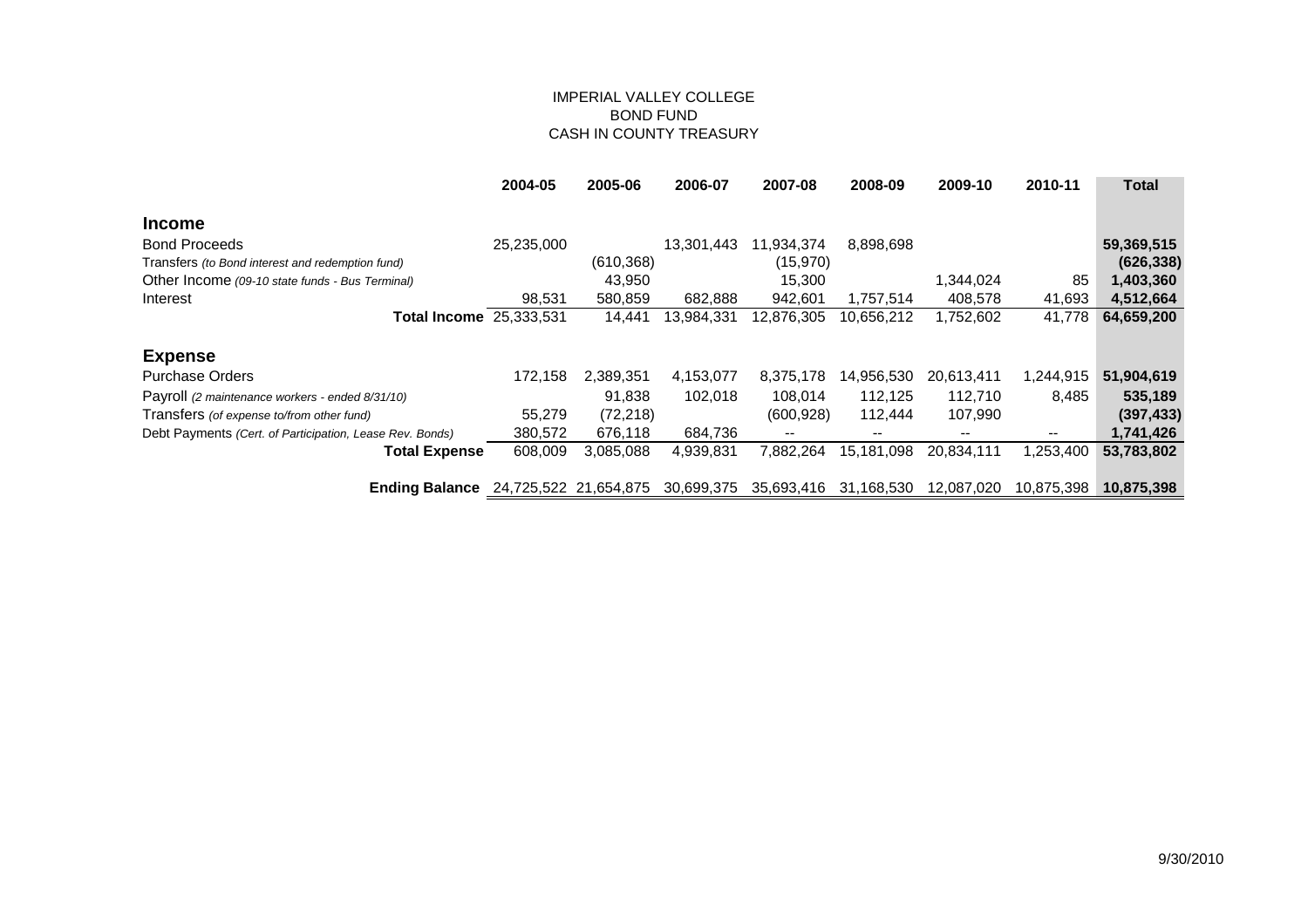# IMPERIAL VALLEY COLLEGE BOND FUND

|                                                       | 2004-05    | 2005-06      | 2006-07             | 2007-08      | 2008-09                                  | 2009-10       | 2010-11    | Total                    |
|-------------------------------------------------------|------------|--------------|---------------------|--------------|------------------------------------------|---------------|------------|--------------------------|
| <b>Construction/Site Improvement</b>                  |            |              |                     |              |                                          |               |            |                          |
| Science Building Construction                         |            |              |                     | 3,790,239.57 | 11,777,398.22                            | 11,006,810.56 |            | 26,574,448.35            |
| Parking Lot Phase IV                                  |            |              |                     |              |                                          | 569,043.14    | 89,625.44  | 658,668.58               |
| Parking Lot Phase III                                 |            |              |                     |              |                                          | 3,131,254.33  |            | 3,131,254.33             |
| Parking Lot Phase II                                  |            |              | 1,412,014.00        | 1,822,806.00 |                                          |               |            | 3,234,820.00             |
| Parking Lot Phase I (Sports field relocation)         |            |              | 751,572.07          |              |                                          |               |            | 751,572.07               |
| Bus Transit Terminal (\$1.3 million in State funding) |            |              |                     |              |                                          | 1,724,994.86  | 336,430.39 | 2,061,425.25             |
| <b>Relocation of Modular Buildings</b>                |            |              |                     |              |                                          | 59,180.50     | 225,916.15 | 285,096.65               |
| <b>Track</b>                                          |            |              |                     | 389,637.50   |                                          |               |            | 389,637.50               |
| North Parking Lot lights                              |            |              |                     | 153,500.00   |                                          |               |            | 153,500.00               |
|                                                       | 0.00       |              | $0.00$ 2,163,586.07 |              | 6,156,183.07 11,777,398.22 16,491,283.39 |               |            | 651,971.98 37,240,422.73 |
| <b>Renovation Projects</b>                            |            |              |                     |              |                                          |               |            |                          |
| Roofing project                                       |            | 1,254,920.69 | 191,746.31          |              |                                          |               |            | 1,446,667.00             |
| Portable building relocation                          |            | 77,397.52    | 321,073.16          |              |                                          |               |            | 398,470.68               |
| Pool renovation                                       |            | 247,510.95   | 50,347.48           | 23,302.86    |                                          |               |            | 321,161.29               |
| Gym floor                                             |            |              | 107,019.54          |              |                                          |               |            | 107,019.54               |
| Remodel - board room                                  |            |              |                     |              |                                          | 71,625.00     | 2,252.81   | 73,877.81                |
| Remodel - Admin Bldg/Room 40                          |            |              |                     |              |                                          |               | 9,476.10   | 9,476.10                 |
| Remodel - gym                                         | 29,250.83  | 30,478.63    |                     |              |                                          |               |            | 59,729.46                |
| Deferred Maintenance - college center doors           |            |              |                     |              | 25,770.00                                |               |            | 25,770.00                |
| Deferred Maintenance - tennis courts                  |            |              |                     | 25,000.00    |                                          |               |            | 25,000.00                |
| Floor, 2100 bldg                                      |            |              | 20,500.00           |              |                                          |               |            | 20,500.00                |
| Remodel - counseling                                  |            | 13,326.53    |                     |              |                                          |               |            | 13,326.53                |
| Remodel - misc                                        |            | 11,838.60    |                     |              |                                          | 15,732.40     |            | 27,571.00                |
| <b>Sidewalks</b>                                      |            | 7,020.86     |                     |              |                                          |               |            | 7,020.86                 |
| Concete                                               | 5,172.71   |              | 1,637.26            |              |                                          |               |            | 6,809.97                 |
| <b>Auto Shop</b>                                      | 4,500.00   |              |                     |              |                                          |               |            | 4,500.00                 |
| <b>Benches</b>                                        |            | 3,281.50     |                     |              |                                          |               |            | 3,281.50                 |
|                                                       | 38,923.54  | 1,645,775.28 | 692,323.75          | 48,302.86    | 25,770.00                                | 87,357.40     | 11,728.91  | 2,550,181.74             |
| <b>Utility upgrades</b>                               |            |              |                     |              |                                          |               |            |                          |
| Sewer Lift Station                                    |            |              |                     |              | 314,609.02                               | 97,390.98     |            | 412,000.00               |
| Electrical - IID                                      |            |              |                     |              | 271,202.33                               | 69,443.70     |            | 340,646.03               |
| <b>Primary Electrical Service</b>                     |            |              |                     |              | 269,483.00                               |               |            | 269,483.00               |
| <b>Electrical repairs</b>                             | 101,445.18 | 34,174.15    |                     |              |                                          |               | 3,947.62   | 139,566.95               |
| Fire Alarm System                                     |            |              |                     |              | 118,132.55                               |               |            | 118,132.55               |
| Air Conditioning                                      | 85,083.00  | 13,752.12    |                     |              |                                          |               |            | 98,835.12                |
| Auto tech electrical                                  |            |              | 84,809.93           |              |                                          |               |            | 84,809.93                |
| Deferred Maintenance - HVAC Library                   |            |              |                     | 35,793.25    |                                          |               |            | 35,793.25                |
| Deferred Maintenance - Water Treatment Plant          |            |              |                     | 21,942.68    |                                          | 40,675.00     |            | 62,617.68                |
| Deferred Maintenance - HVAC Gym                       |            |              |                     | 15,282.66    |                                          |               |            | 15,282.66                |
| Deferred Maintenance - Clock system                   |            |              |                     |              |                                          | 14,181.00     |            | 14,181.00                |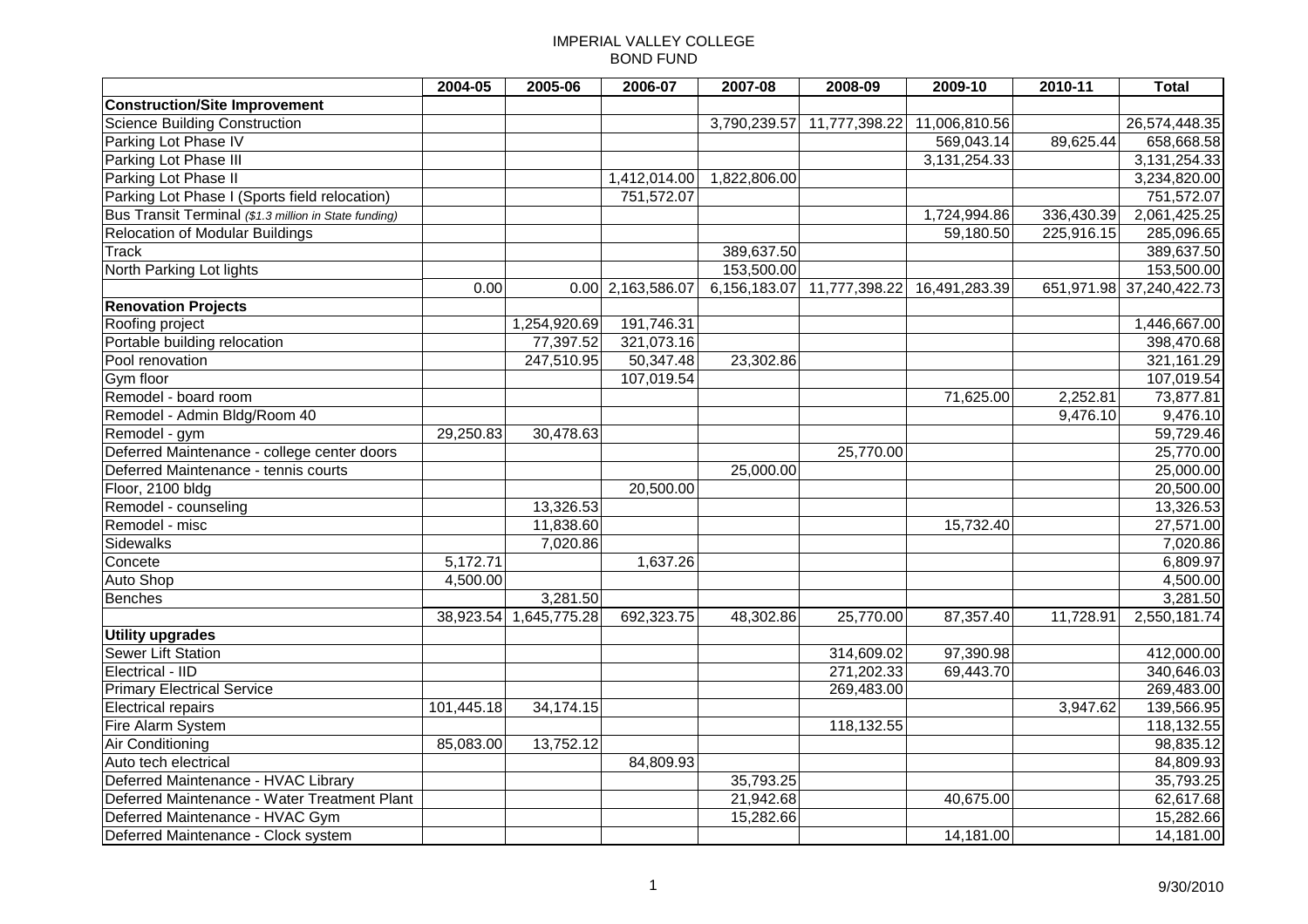# IMPERIAL VALLEY COLLEGE BOND FUND

|                                                          | 2004-05    | 2005-06                              | 2006-07                 | 2007-08       | 2008-09       | 2009-10                                                                       | 2010-11      | <b>Total</b>               |
|----------------------------------------------------------|------------|--------------------------------------|-------------------------|---------------|---------------|-------------------------------------------------------------------------------|--------------|----------------------------|
| Deferred Maintenance - Water Lines                       |            |                                      |                         |               |               | 1,437.82                                                                      |              | 1,437.82                   |
| Shut off valves - water system                           |            |                                      |                         |               | 7,042.96      |                                                                               |              | 7,042.96                   |
|                                                          | 186,528.18 | 47,926.27                            | 84,809.93               | 73,018.59     | 980,469.86    | 223,128.50                                                                    | 3,947.62     | 1,599,828.95               |
|                                                          |            |                                      |                         |               |               |                                                                               |              |                            |
| Equipment/rental/leases/supplies                         |            |                                      |                         |               |               |                                                                               |              |                            |
| Furniture/Equip/Supplies - Science Building              |            | 126,239.71                           | 40,299.94               |               |               | 1,104,315.64                                                                  | 83,304.43    | 1,354,159.72               |
| Equipment (parking pass machines 09-10)                  |            |                                      |                         |               |               | 52,672.82                                                                     |              | 52,672.82                  |
| Furniture/AV equip - Board Room                          |            |                                      |                         |               |               | 43,967.95                                                                     |              | 43,967.95                  |
| Supplies (2009-10 parking lot)                           | 326.04     | 21,026.82                            | 3,925.36                | 796.50        |               | 17,111.20                                                                     |              | 43,185.92                  |
| Equipment rental                                         |            |                                      | 9,965.77                |               |               |                                                                               |              | 9,965.77                   |
| Portable building leases/ramp rental                     |            | 7,025.76                             | 52,742.12               | 3,977.80      |               |                                                                               |              | 63,745.68                  |
|                                                          | 326.04     | 154,292.29                           | 106,933.19              | 4,774.30      | 0.00          | 1,218,067.61                                                                  | 83,304.43    | 1,567,697.86               |
|                                                          |            |                                      |                         |               |               |                                                                               |              |                            |
| <b>Other Outgo</b>                                       |            |                                      |                         |               |               |                                                                               |              |                            |
| Security required by County of Imperial                  |            |                                      |                         |               |               |                                                                               | 250,000.00   | 250,000.00                 |
| Debt payments - Lease Revenue Bonds                      | 291,550.46 | 293,927.87                           | 290,597.17              |               |               |                                                                               |              | 876,075.50                 |
| Debt payments - Cert. of Participation                   | 89,021.60  | 382,190.09                           | 394,138.99              |               |               |                                                                               |              | 865,350.68                 |
|                                                          | 380,572.06 | 676,117.96                           | 684,736.16              | 0.00          | 0.00          | 0.00                                                                          | 250,000.00   | 1,991,426.18               |
| <b>Services</b>                                          |            |                                      |                         |               |               |                                                                               |              |                            |
| <b>Construction Management</b>                           |            |                                      |                         | 753,814.88    | 1,173,099.20  | 1,219,442.86                                                                  | 125,210.00   | 3,271,566.94               |
| Architect                                                |            | 452,420.72                           | 904,886.35              | 681,382.33    | 378,713.17    | 908,704.28                                                                    | 43,251.52    | 3,369,358.37               |
| Inspection                                               |            | 1,500.00                             | 7,200.00                | 93,825.00     | 430,183.85    | 277,200.00                                                                    | 25,807.50    | 835,716.35                 |
| Testing/Surveying/Engineering                            |            | 5,000.00                             | 15,758.88               | 39,744.84     | 92,348.79     | 56,810.07                                                                     | 5,231.65     | 214,894.23                 |
| Division of the State Architect                          |            |                                      | 136,900.00              |               |               | 11,500.00                                                                     | 25,840.00    | 174,240.00                 |
| Security (for construction site, ended 11/13/09)         |            |                                      |                         |               | 59,684.26     | 34,583.49                                                                     |              | 94,267.75                  |
|                                                          |            |                                      |                         | 22,488.00     | 3,373.00      | 2,504.00                                                                      |              | 28,365.00                  |
| Construction Insurance (Science Building)                | 1,659.47   | 1,577.78                             | 2,673.05                | 5,230.30      | 8,704.30      | 5,032.00                                                                      | 1,329.21     | 26,206.11                  |
| Legal ads                                                |            |                                      |                         |               |               |                                                                               |              |                            |
| Consulting (facility planning, traffic survey)           |            | 4,140.00                             | 34,706.08               | 7,930.50      | 20,850.00     | 73,321.00                                                                     | 10,975.50    | 151,923.08                 |
| <b>LEED Commissioning (Science Building)</b>             |            |                                      |                         |               | 5,935.00      | 57,415.00                                                                     |              | 63,350.00                  |
| Movers (Science Building/chemicals/hazarrdous materials) |            |                                      |                         |               |               | 55,051.26                                                                     | 6,317.27     | 61,368.53                  |
| Audit (paid by District in some fiscal years)            |            | 4,500.00                             | 3,300.00                |               |               |                                                                               |              | 7,800.00                   |
|                                                          | 1,659.47   |                                      | 469,138.50 1,105,424.36 | 1,604,415.85  | 2,172,891.57  | 2,701,563.96                                                                  | 243,962.65   | 8,299,056.36               |
| <b>Total Pos</b>                                         |            | 608,009.29 2,993,250.30 4,837,813.46 |                         | 7,886,694.67  | 14,956,529.65 | 20,721,400.86                                                                 | 1,244,915.59 | 53,248,613.82              |
| Transfer (2007-08 expense - posting error)               |            |                                      |                         | (112, 444.15) | 112,444.15    |                                                                               |              | 0.00                       |
|                                                          |            |                                      |                         |               |               |                                                                               |              |                            |
| Salaries and Benefits (maintenance workers)              | 0.00       | 91,837.69                            | 102,017.54              | 108,014.01    | 112,124.64    | 112,710.22                                                                    | 8,484.67     | 535,188.77                 |
|                                                          |            |                                      |                         |               |               |                                                                               |              |                            |
| <b>Total Expenditures</b>                                |            |                                      |                         |               |               | 608,009.29 3,085,087.99 4,939,831.00 7,882,264.53 15,181,098.44 20,834,111.08 |              | 1,253,400.26 53,783,802.59 |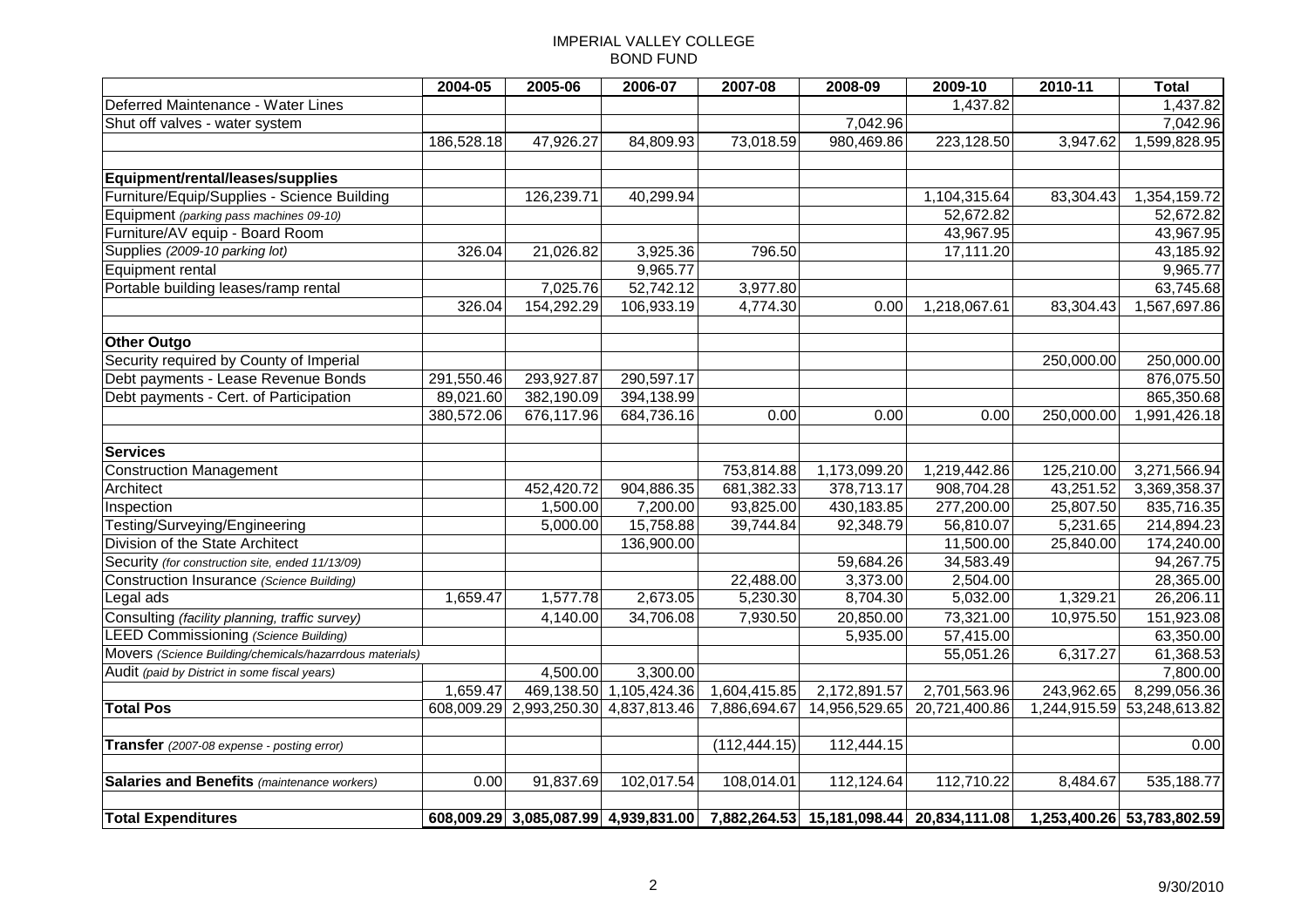# O1-Imperial Community College **Same Struth Struth Collection CASH COUNTY TREASURY REPORT** Fiscal Year: 2011 9/30/2010 2:23PM Page 10 of 11

9/30/2010 2:23PM

# **080 - General Obligation Bond (GOB)**

| Date         | <b>Reference</b> | <b>Description</b>     |           | <b>Debit</b>             | <b>Credit</b> | <b>Total Debits</b> | <b>Total Credits</b> | <b>Balance</b> |
|--------------|------------------|------------------------|-----------|--------------------------|---------------|---------------------|----------------------|----------------|
| 07 / 01 / 10 |                  | <b>Balance Forward</b> |           |                          |               | 64,803,768.65       | 52,716,748.50        | 12,087,020.15  |
| 07/08/10     | TF-110008        | 110008                 |           |                          | 272,945.39    | 64,803,768.65       | 52,989,693.89        | 11,814,074.76  |
| 07/15/10     | TF-110036        | 110036                 |           |                          | 31,012.57     | 64,803,768.65       | 53,020,706.46        | 11,783,062.19  |
| 07/16/10     | TF-110047        | 110047                 |           | 41,692.25                |               | 64,845,460.90       | 53,020,706.46        | 11,824,754.44  |
| 07/21/10     | TF-110042        | 110042                 |           |                          | 11,514.77     | 64,845,460.90       | 53,032,221.23        | 11,813,239.67  |
| 07 / 28 / 10 | TF-110049        | 110049                 |           | 0.77                     |               | 64,845,461.67       | 53,032,221.23        | 11,813,240.44  |
| 07/29/10     | TF-110064        | 110064                 |           |                          | 17,392.99     | 64,845,461.67       | 53,049,614.22        | 11,795,847.45  |
| 07/29/10     |                  | Payroll Activity       |           |                          | 4,534.30      | 64,845,461.67       | 53,054,148.52        | 11,791,313.15  |
| 08 / 02 / 10 | TF-110096        | 110096                 |           |                          | 216,396.14    | 64,845,461.67       | 53,270,544.66        | 11,574,917.01  |
| 08 / 10 / 10 |                  | Payroll Activity       |           |                          | 3,950.37      | 64,845,461.67       | 53,274,495.03        | 11,570,966.64  |
| 08 / 19 / 10 | TF-110148        | 110148                 |           | $\overline{\phantom{0}}$ | 458.55        | 64,845,461.67       | 53,274,953.58        | 11,570,508.09  |
| 08 / 26 / 10 | TF-110176        | 110176                 |           |                          | 255,151.00    | 64,845,461.67       | 53,530,104.58        | 11,315,357.09  |
| 08 / 31 / 10 | CR-110160        | 110160                 |           | 85.00                    |               | 64,845,546.67       | 53,530,104.58        | 11,315,442.09  |
| 09 / 02 / 10 | TF-110189        | 110189                 |           |                          | 3,635.53      | 64,845,546.67       | 53,533,740.11        | 11,311,806.56  |
| 09 / 09 / 10 | TF-110209        | 110209                 |           |                          | 212,708.94    | 64,845,546.67       | 53,746,449.05        | 11,099,097.62  |
| 09 / 16 / 10 | TF-110221        | 110221                 |           |                          | 149,324.66    | 64,845,546.67       | 53,895,773.71        | 10,949,772.96  |
| 09 / 23 / 10 | TF-110245        | 110245                 |           |                          | 74,374.85     | 64,845,546.67       | 53,970,148.56        | 10,875,398.11  |
|              |                  | <b>Total Activity</b>  |           | 64,845,546.67            | 53,970,148.56 |                     |                      |                |
|              |                  | <b>Ending Balance</b>  | 9/30/2010 |                          |               | 64,845,546.67       | 53,970,148.56        | 10,875,398.11  |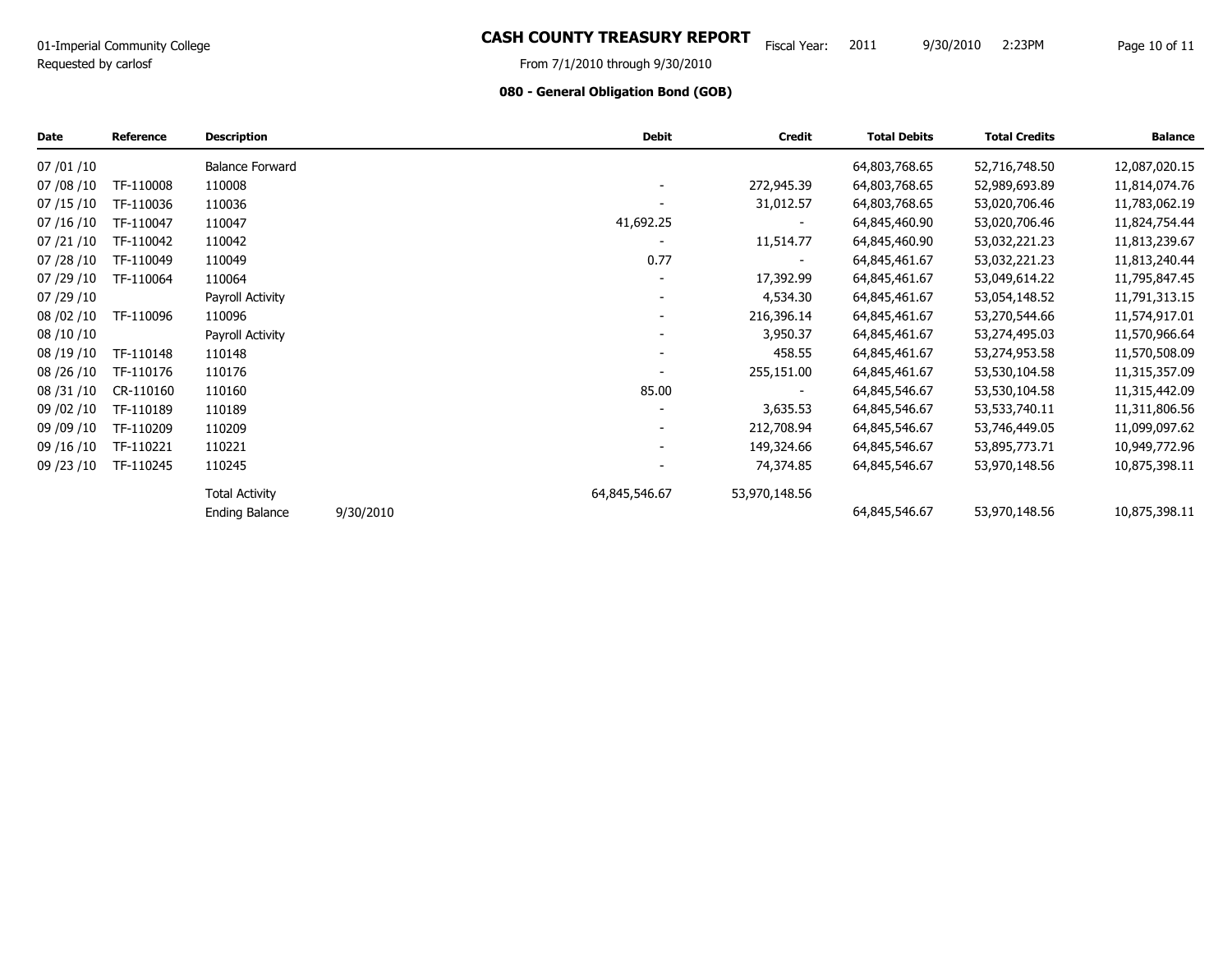#### IMPERIAL VALLEY COLLEGE BOND FUND 2010-11

| <b>FUND</b>                            | <b>ORG</b>                                     | <b>Sum of Amount</b> |
|----------------------------------------|------------------------------------------------|----------------------|
| 81001 - Modernization                  | 870                                            | 2,252.81             |
|                                        | 6129                                           | 2,252.81             |
|                                        | <b>One Source Distributors</b>                 |                      |
|                                        | Modernization Board Room - electrical          | 2,252.81             |
|                                        | 881 - Administration Building                  | 9,476.10             |
|                                        | 6130                                           | 9,476.10             |
|                                        | <b>DEZ Construction</b>                        |                      |
|                                        | Modernization Building 10 - pay app #1         | 9,476.10             |
| 81001 - Modernization Total            |                                                | 11,728.91            |
| 81008 - Hwy 111/Aten Road Improvements | 873                                            | 262,304.71           |
|                                        | 5110                                           | 3,315.50             |
|                                        | <b>Barret's Biological Survey</b>              |                      |
|                                        | Hwy 111/Aten Rd - burrowing owl survey         | 3,315.50             |
|                                        | 5740                                           | 1,329.21             |
|                                        | <b>IV Press</b>                                |                      |
|                                        | Hwy 111/Aten Rd - legal ad (rebid)             | 1,329.21             |
|                                        | 5830                                           | 7,660.00             |
|                                        | <b>GS Lyon</b>                                 |                      |
|                                        | Hwy 111/Aten Rd - site assessment              | 2,300.00             |
|                                        | <b>Holt Group</b>                              |                      |
|                                        | Hwy 111/Aten Rd - testing                      | 300.00               |
|                                        | <b>Perfect Solution</b>                        |                      |
|                                        | Hwy 111/Aten Rd - traffic engineering services | 1,910.00             |
|                                        | <b>Scientific Resources Associated</b>         |                      |
|                                        | Hwy 111/Aten Rd - air quality analysis         | 360.00               |
|                                        | <b>Urban Crossroads</b>                        |                      |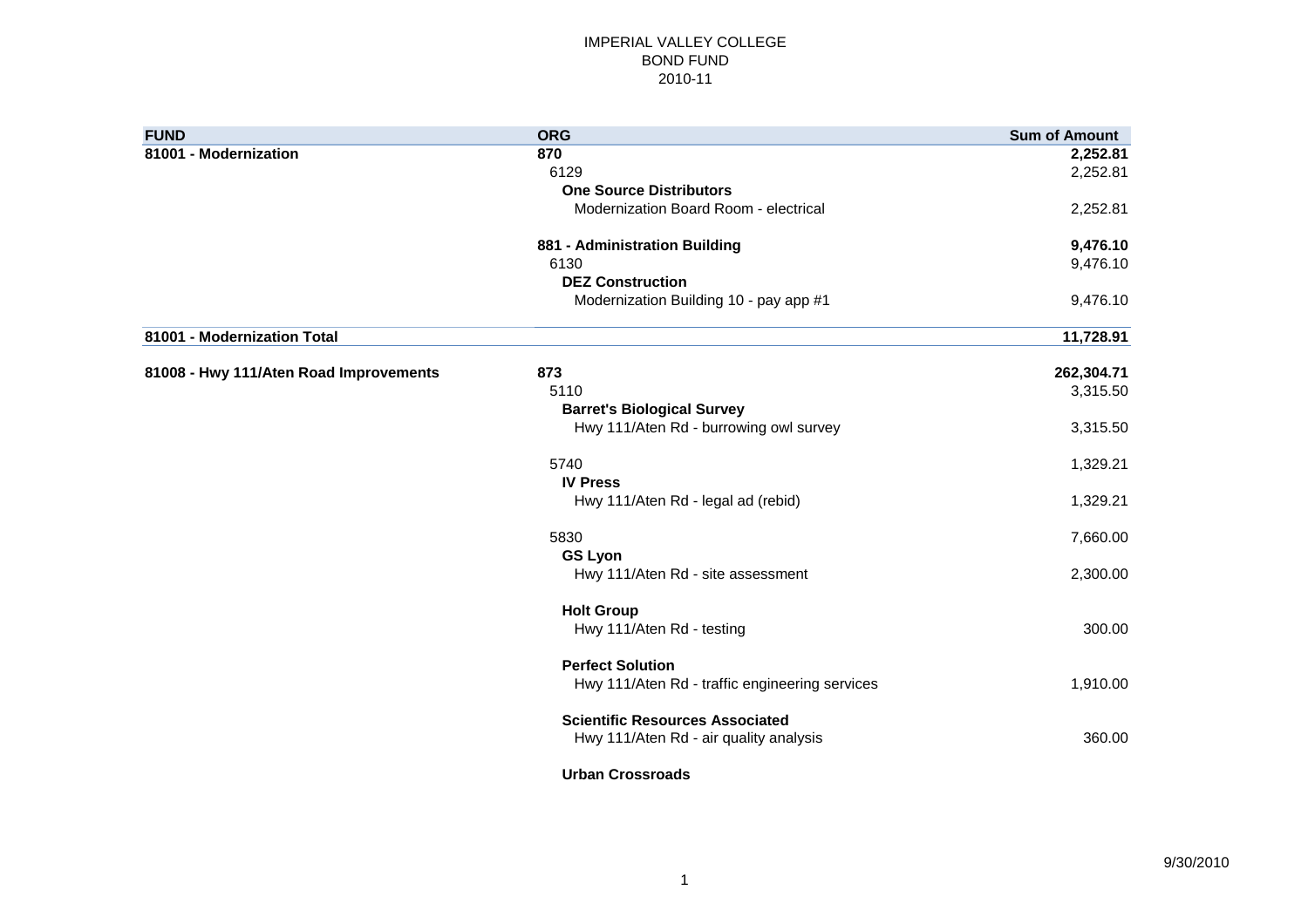|                                                              | <b>IMPERIAL VALLEY COLLEGE</b>                      |            |
|--------------------------------------------------------------|-----------------------------------------------------|------------|
|                                                              | <b>BOND FUND</b>                                    |            |
|                                                              | 2010-11                                             |            |
| 81008 - Hwy 111/Aten Road Improvements                       | Hwy 111/Aten Rd - traffic analysis                  | 2,790.00   |
|                                                              | 5890                                                | 250,000.00 |
|                                                              | <b>Imperial Valley College/Rabobank</b>             |            |
|                                                              | Hwy 111/Aten Rd - escrow account required by County | 250,000.00 |
| 81008 - Hwy 111/Aten Road Improvements Total                 |                                                     | 262,304.71 |
| 81009 - Parking Lot - Landscape, Signage, Info. Booths 878   |                                                     | 105,063.40 |
|                                                              | 5110                                                | 11,722.71  |
|                                                              | <b>Nielsen Construction</b>                         |            |
|                                                              | Construction management - pay app #8                | 5,781.04   |
|                                                              | Construction management - pay app #9                | 5,941.67   |
|                                                              | 5830                                                | 3,715.25   |
|                                                              | <b>Hartline Inspection</b>                          |            |
|                                                              | Inspection 6/16 - 6/30/10                           | 1,856.25   |
|                                                              | Inspection 7/1 - 7/15/10                            | 742.50     |
|                                                              | Inspection 7/16 - 7/30/10                           | 742.50     |
|                                                              | Landmark                                            |            |
|                                                              | Parking Lot Phase IV - testing                      | 374.00     |
|                                                              | 6130                                                | 89,625.44  |
|                                                              | <b>Executive Landscape</b>                          |            |
|                                                              | Parking Lot Phase IV - pay app #7                   | 1,026.00   |
|                                                              | Parking Lot Phase IV - pay app #8                   | 1,026.00   |
|                                                              | <b>Team C Construction</b>                          |            |
|                                                              | Parking Lot Phase IV - pay app #6                   | 5,850.00   |
|                                                              | <b>Tom Watson</b>                                   |            |
|                                                              | Parking Lot Phase IV - pay app #4                   | 58,780.00  |
|                                                              | Parking Lot Phase IV - pay app #5                   | 22,943.44  |
| 81009 - Parking Lot - Landscape, Signage, Info. Booths Total |                                                     | 105,063.40 |
| 81010 - 400 Building Modernization (50% State Funding) 879   |                                                     | 12,920.00  |
|                                                              | 5110                                                | 12,920.00  |
|                                                              | <b>Division of the State Architect</b>              |            |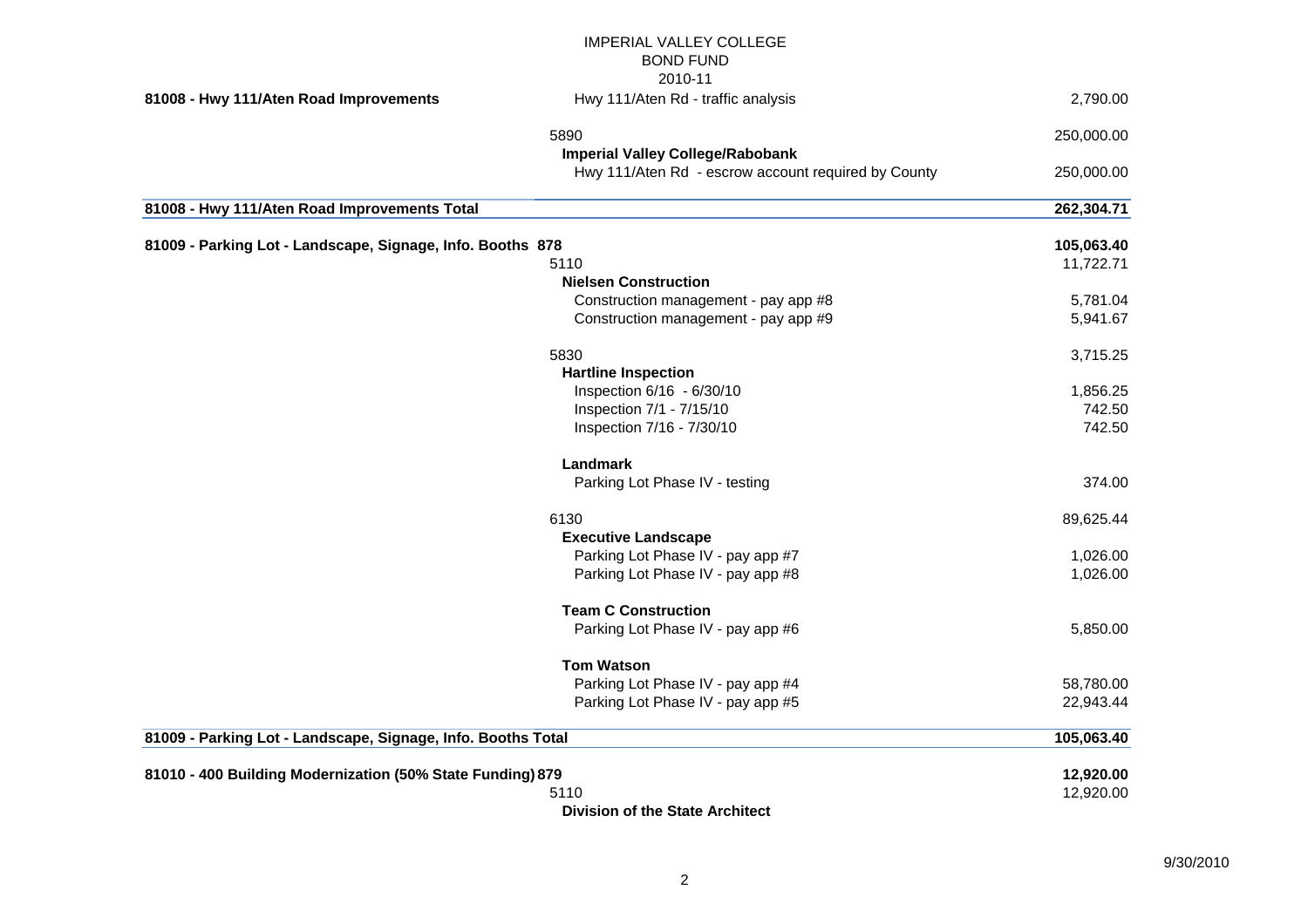# IMPERIAL VALLEY COLLEGE BOND FUND 2010-11 **81010 - 400 Building Modernization (50% State Funding)** Modernization 400 Building - plan check 12,920.00 **81010 - 400 Building Modernization (50% State Funding) Total 12,920.00 81011 - 400 Building Modernization (50% Bond) 879 12,920.00** 5110 12,920.00 **Division of the State Architect** Modernization 400 Building - plan check 12,920.00 **81011 - 400 Building Modernization (50% Bond) Total 12,920.00 81091 - Bus Transfer Terminal and Relocatable Classrooms 841 391,252.72** 5110 47,665.43 **Nielsen Construction** Construction management - pay app #12 4,413.91 **Sanders, Inc.** Bus Transfer Terminal - architectural services 43,251.52 5830 7,156.90 **Hartline Inspection** Inspection 6/16 - 6/30/10 1,856.25 **Inspection 7/1 - 7/15/10** 742.50 Inspection 7/16 - 7/30/10 70 742.50 **Landmark** Testing 458.55 Bus Transfer Terminal - testing 3,357.10 6130 336,430.39 **DEZ Construction** Bus Transfer Terminal - pay app #8 629.10 Bus Transfer Terminal - pay app #9 870.30 **Executive Landscape** Bus Transfer Terminal - pay app #7 157,010.40 Bus Transfer Terminal - pay app #8 38,695.50 **Pyramid Construction** Bus Transfer Terminal - pay app #6 24,834.32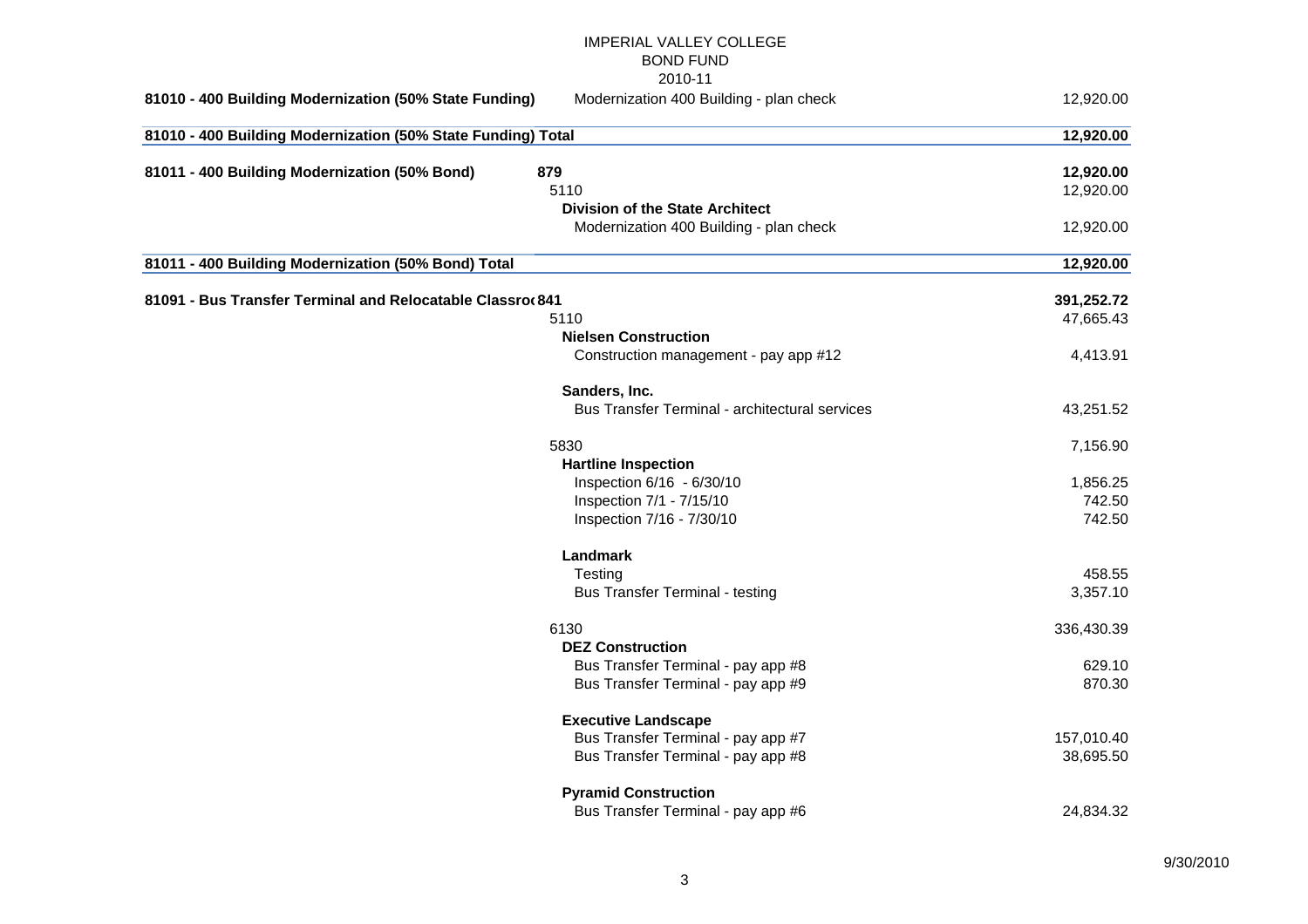## IMPERIAL VALLEY COLLEGE BOND FUND 2010-11

#### **81091 - Bus Transfer Terminal and Relocatable Classrooms**

| <b>Supreme Electric</b>              |            |
|--------------------------------------|------------|
| Bus Transfer Terminal - pay app #4   | 81,227.39  |
| Bus Transfer Terminal - pay app #5   | 17,810.52  |
| <b>Team C Construction</b>           |            |
| Bus Transfer Terminal - pay app #8   | 5,438.70   |
| <b>Trademark Construction</b>        |            |
| Bus Transfer Terminal - pay app #6   | 9,914.16   |
| 842 - Relocatable Classrooms         | 355,156.53 |
| 5110                                 | 109,073.38 |
| <b>Nielsen Construction</b>          |            |
| Construction management - pay app #1 | 24,333.51  |
| Construction management - pay app #2 | 48,899.04  |
| Construction management - pay app #3 | 35,840.83  |
| 5830                                 | 20,167.00  |
| <b>Hartline Inspection</b>           |            |
| Inspection 6/16 - 6/30/10            | 3,712.50   |
| Inspection 7/1 - 7/15/10             | 3,712.50   |
| Inspection 7/16 - 7/30/10            | 3,712.50   |
| Inspection 8/16 - 8/31/10            | 2,756.25   |
| Inspection 8/2 - 8/13/10             | 3,375.00   |
| Inspection 9/1 - 9/15/10             | 1,856.25   |
| Landmark                             |            |
| Relocatable Classrooms - testing     | 1,042.00   |
| 6130                                 | 225,916.15 |
| <b>Executive Landscape</b>           |            |
| Relocatable Classrooms - pay app #1  | 23,374.80  |
| <b>Hibbert Electric</b>              |            |
| Relocatable Classrooms - pay app #1  | 25,627.50  |
| Relocatable Classrooms - pay app #2  | 52,794.90  |
| Relocatable Classrooms - pay app #3  | 72,563.06  |

# **O'Malley Plumbing**